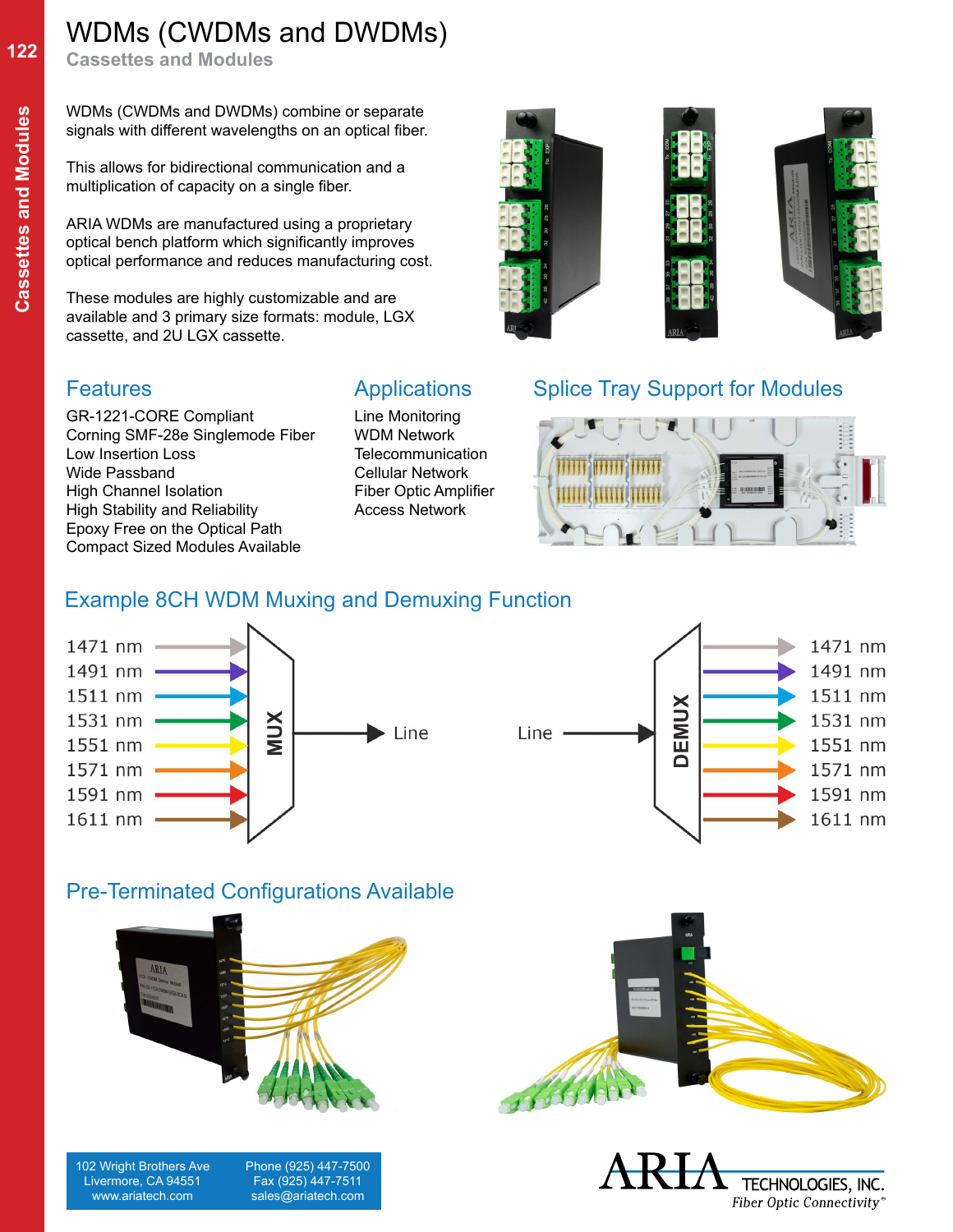## WDMs (CWDMs and DWDMs)

**Cassettes and Modules**

## **Formats**





Module Micro HD Cassette LGX Cassette 2U LGX Cassette





## **Specifications**

| Channel Passband (@-0.5dB bandwidth (nm)       | ±6.5nm (CWDM) or 0.25nm (DWDM)                          |
|------------------------------------------------|---------------------------------------------------------|
| <b>Insertion Loss (dB)</b>                     | 2CH: ≤0.5, 4CH: ≤1.5, 8CH: ≤2.5, 16CH: ≤3.5, 18CH: ≤3.5 |
| <b>Channel Uniformity (dB)</b>                 | 2CH: N/A, 4CH: ≤0.6, 8CH: ≤1.0, 16CH: ≤1.5, 18CH: ≤1.5  |
| <b>Channel Ripple (dB)</b>                     | 0.3                                                     |
| <b>Adjacent Channel Isolation (dB)</b>         | >30                                                     |
| Non-Adjacent Channel Isolation (dB)            | >40                                                     |
| Insertion Loss Temperature Sensitivity (dB/°C) | < 0.005                                                 |
| Wavelength Temperature Shifting (nm/°C)        | < 0.002                                                 |
| <b>Polarization Dependent Loss (dB)</b>        | < 0.1                                                   |
| <b>Polarization Mode Dispersion (ps)</b>       | < 0.1                                                   |
| Directivity (dB)                               | >50                                                     |
| Return Loss (dB)                               | >45                                                     |
| <b>Maximum Power Handling (mW)</b>             | 300                                                     |
| <b>Operating Temperature (°C)</b>              | $-10$ $-$ + 75                                          |
| Storage Temperature (°C)                       | $-40$ $-+85$                                            |
| Module Size (Depends on Configuration) (mm)    | 44 x 28 x 6 or                                          |
|                                                | 54 x 28 x 8 or<br>50 x 50 x 6 or                        |
|                                                | 100 x 80 x 10 or                                        |
|                                                | 120 x 80 x 18 or                                        |
|                                                | 140 x 115 x 18                                          |
| <b>LGX Cassette Package Size (mm)</b>          | 28 x 129 x 100                                          |
| 2U LGX Cassette Package Size (mm)              | 58 x 129 x 100                                          |
| Micro HD Cassette Package Size (mm)            | 16 x 129 x 105                                          |

**123**

 Phone (925) 447-7500 Fax (925) 447-7511 sales@ariatech.com